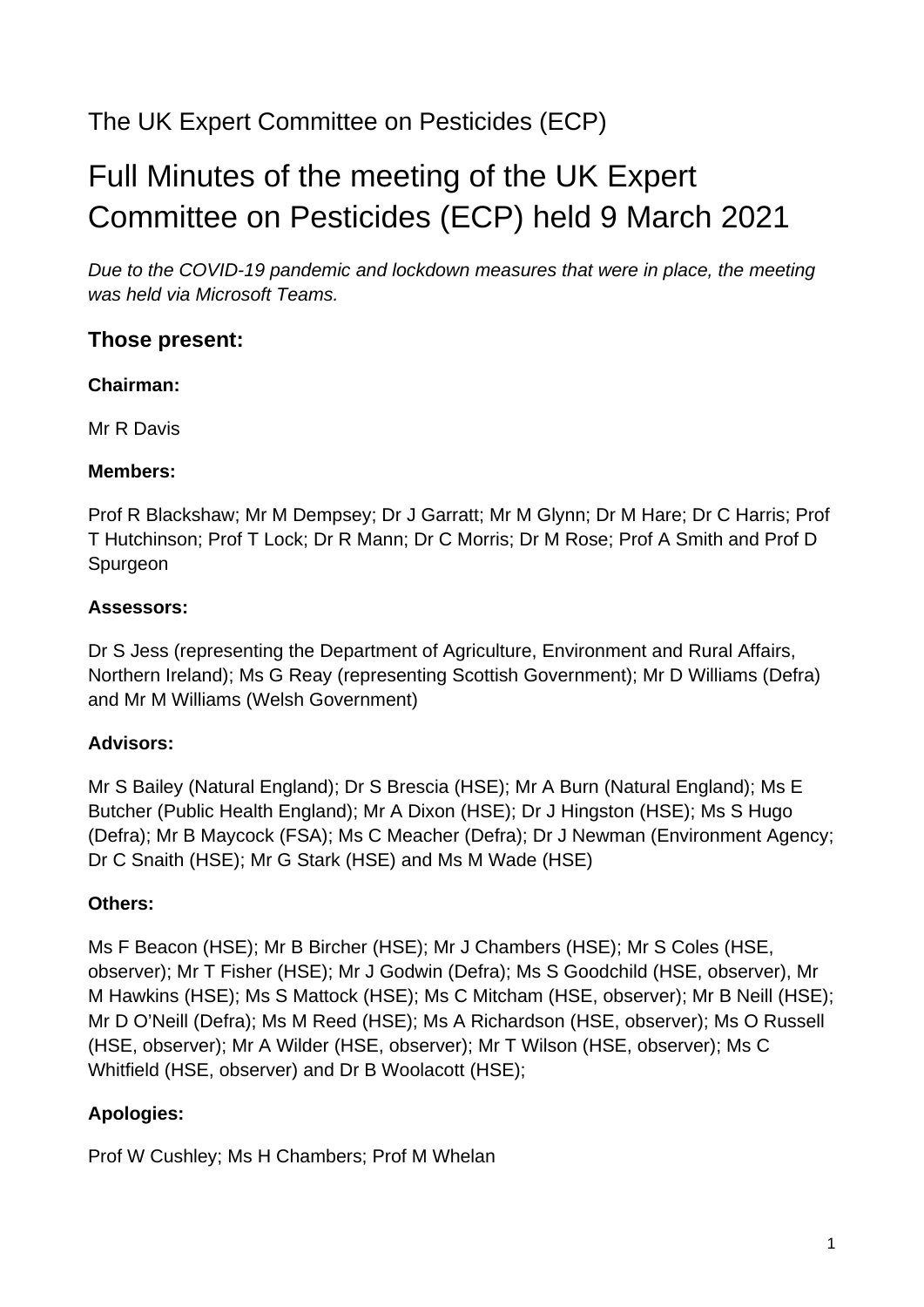# **Agenda Item 1: Introduction**

1.1 The Chair reminded the meeting of the confidentiality of the papers and their discussions. If Members believed that they had a commercial or financial interest in any of the items being discussed, they were required to declare their interest to the Chair and Secretariat prior to the meeting. They may then either be invited to absent themselves from the discussions; not participate and/or not be involved in any discussions and decision-making, unless invited to do so.

1.2 Two Members identified a potential conflict of interest where they were aware their employers had previously been involved with an active substance that would be discussed within the meeting. As they had not been involved in this work, it was decided this was a non-personal, specific conflict and they could remain and participate in discussion on the relevant agenda item.

1.3 Representatives from Natural England declared a direct conflict of interest in the application being discussed at agenda item 5; it was decided they would need to leave the meeting for the discussion of this item.

# **Agenda Item 2: Full Minutes of the previous meeting [ECP 1 (42/2021)]**

2.1 The draft Full Minutes of the January 2021 meeting were agreed subject to minor amendments.

# **Agenda Item 3: Matters arising and Forward Business Plan [ECP 2 (42/2021)]**

3.1 The Secretariat provided an update on matters arising from previous meetings and invited Members to suggest any additions/amendments to the forward business plan which would be incorporated before the next meeting.

3.2 Members noted that some recent public statements on the decision to grant the emergency authorisation of 'Cruiser SB' on sugar beet did not fully reflect the advice provided by the Committee and that action should be taken to ensure there was an understanding of ECPs position.

#### **Action: Secretariat**

3.3 HSE informed the Committee that when the UK left the EU, all EU law was retained in UK law with the same regulatory references (e.g. 1107/2009). Therefore, when referring to such legislation in UK law for future papers, the references will be similar to those used previously.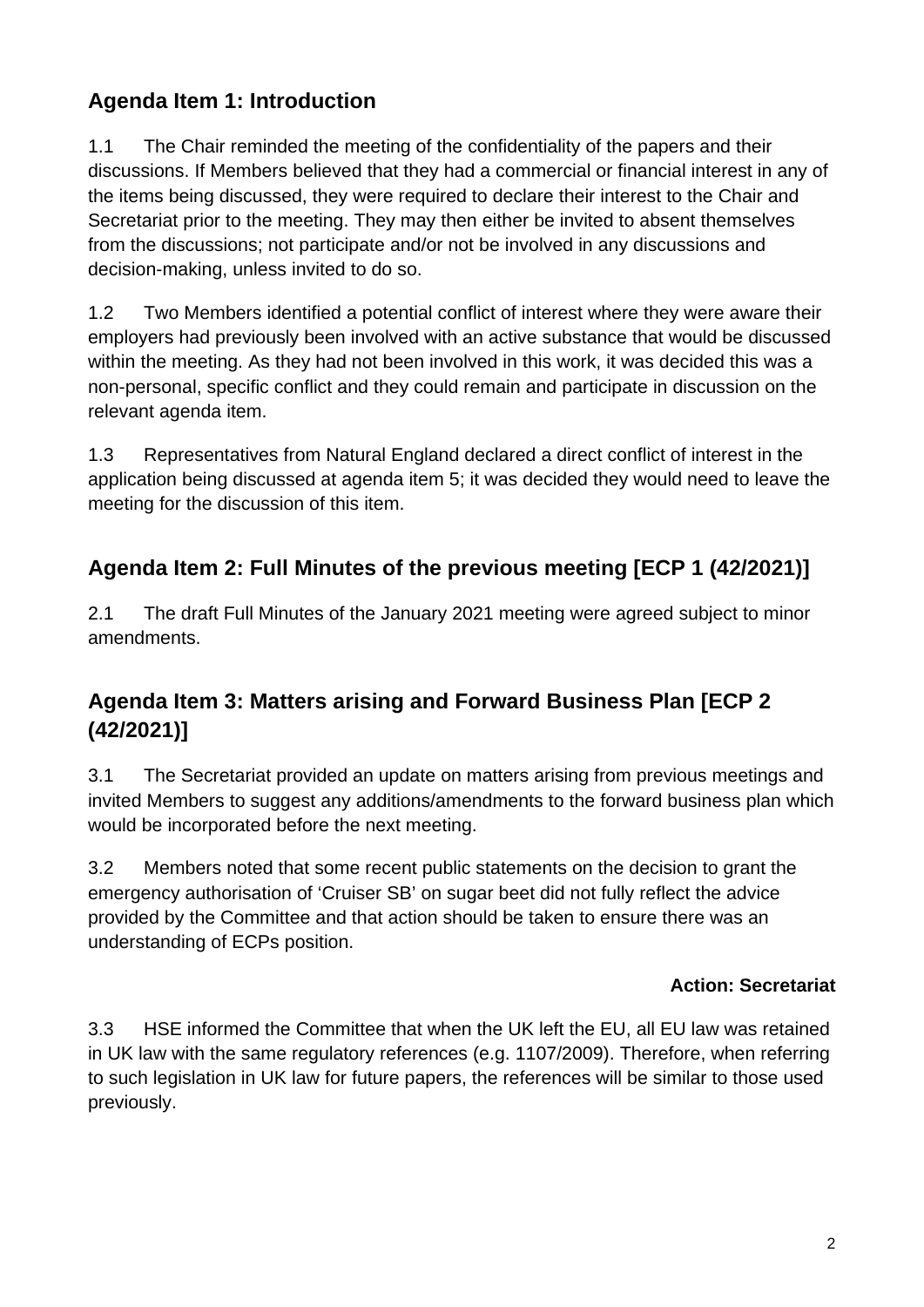# **Agenda item 4: Emergency Authorisation: 'Insyst' on sugar beet (ECP 3 – 3-4 (42/2021)]**

4.1 The Government has received an application for an emergency authorisation under Article 53 of Regulation 1107/2009 for the use of 'Insyst' (contains acetamiprid) as an insecticide on sugar beet to control virus yellows complex transmitted by the virus vector peach-potato aphid (*Myzus persicae*). The product will have an intended use period of 1 April to 31 July – the applicant is seeking an authorisation for two foliar sprays.

- 4.2 The Committee were invited to:
	- Provide their opinion on whether the case for need is met, in the circumstance where the sugar beet seed is not treated with 'Cruiser SB'.
	- Advise on the nature and relative degree of environmental risk, compared with acceptable standards.
	- Highlight any concerns and provide advice regarding how, if granted, the risks could be further mitigated.
	- Consider whether the proposed stewardship proposals are appropriate for limiting and controlling the use.
- 4.3 The Committee *noted* that:
	- the application was received in 2020 and the case for need was based upon the high aphid pressure seen that year
	- the applicants had opined in their earlier application for 'Cruiser SB' seed treatment that foliar sprays (including 'Insyst') showed variable efficacy for aphid control and had failed to deliver adequate protection from virus transmission in the sugar beet crop
	- the potential alate aphid population had been suppressed by the winter weather, and industry modelling predicted that virus occurrence in the crop would be below the threshold to justify seed treatment with 'Cruiser SB'
	- it was predicted that the aphid flight period would be later than that in 2020 and occur in the second half of May, reducing the period of higher crop susceptibility to aphid feeding and virus transmission from 12 weeks to an estimated two weeks; a fully authorised product is available to cover this period
	- no data were provided that would enable the risk from late season aphid migration to be assessed or the likely scale of the problem in a low aphid year
	- industry estimated that 6% of growers would use untreated seed (when treated was available) which the Committee viewed as an agronomic choice to not use an available authorised product (Cruiser SB)
	- new data, compared with the 2020 application, were provided under the stewardship scheme from 35 monitoring sites which showed:
		- $-$  <0.5% of aphids from yellow traps were carrying virus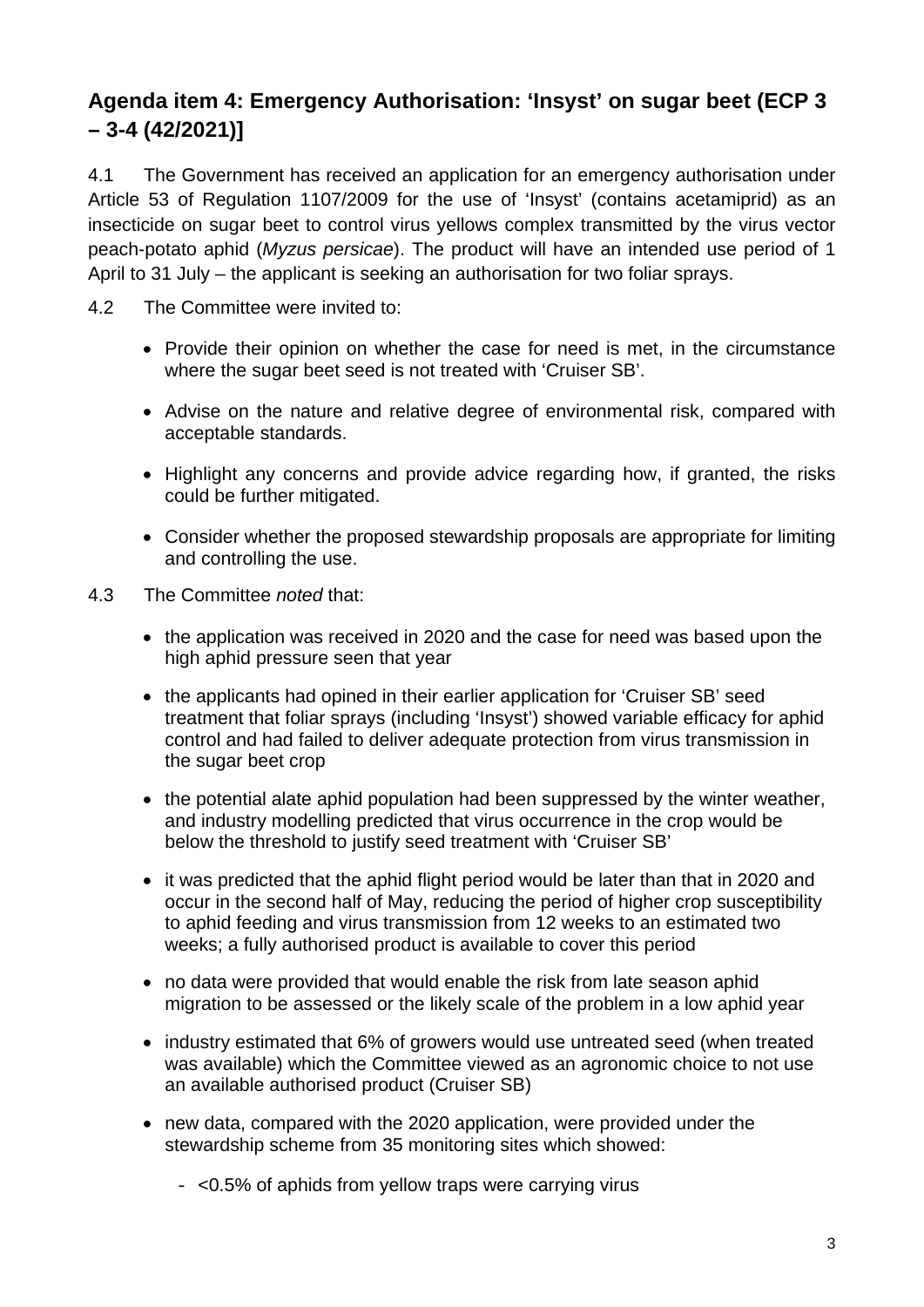- 82.5% of sampled leaves in July had virus suggesting that transmission within the crop rather than migration is the key issue
- The effective control period evidenced from the data was around one week whilst the spray interval conformed to the label; there was strong evidence of calendar spray programs rather than IPM in around 50% of these sites
- No insecticide consistently delivered effective control (in line with the claim in the 'Cruiser SB' application) and there is no evidence that 'Insyst' exerted any suppression of aphid numbers.
- Irrespective of whether insecticides are used, populations declined from late May onwards through natural processes and there was little evidence of any benefits in terms of reducing aphid numbers from late (May) aphicide treatments.
- Spray treatments were applied at 21 out of the 35 sites when aphid populations were above the spray threshold but declining naturally which runs counter to best practice in IPM
- 'Insyst' was only used as the last application and the reported seasonal decline in aphid numbers may have influenced the apparent lack of efficacy.
- 20% of all applications were made when populations were below the agreed stewardship threshold**,** 51% of applications were timely in relation to the threshold, and 29% later than they should have been
- 18% of all applications were for an unknown product listed simply as an 'aphicide'.
- the evidence from the 35 monitored sites does not support the contention that stewardship requirements for foliar spray programmes have been met and there was also other evidence showing occasional breaches of the conditions of use
- comparative efficacy data presented in the application address effects on aphid numbers whereas the requirement is to reduce virus transmission rather than kill aphids *per se*
- there are still no reliable data that there is no effect on earthworms; the inadequacy of the field study that is relied upon in the evaluation was raised by ECP in 2020 and remains an issue
- there has been some progress in breeding resistant varieties but commercialisation is some way off
- 4.4 The Committee *agreed* with HSE's evaluation that:
	- the predicted exposure to operators, workers and bystanders/residents is within acceptable limits.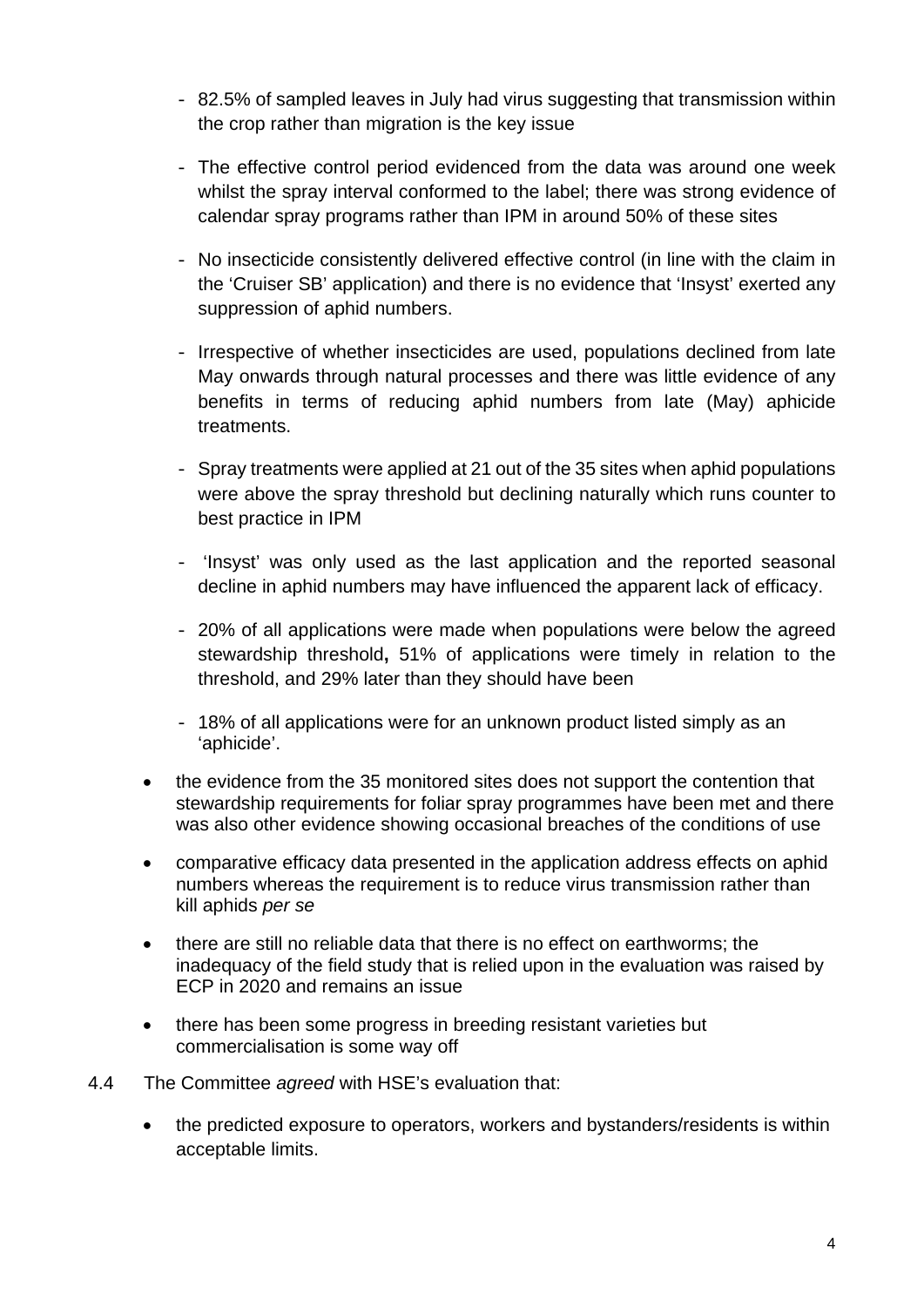- the limited information available provided reassurance that no MRL exceedances or health effects for consumers were expected from the proposed GAP (2 x 50 a.s./ha) using two applications
- there is an acceptable risk of dietary exposure to residues from products of animal origin should sugar beet tops be fed to livestock
- the consumer risk assessment indicates there is a significant safety margin based on the information that is available
- the proposed restrictions should ensure that groundwater concentrations for acetamiprid and the metabolite IM-1-5 would be within acceptable levels
- an acceptable risk to mammals, bees, soil micro-organisms and non-target plants has been demonstrated without the need for any risk mitigation
- an acceptable risk to aquatic life from spray drift has been identified, providing that a 12 m buffer zone with three-star drift reduction technology (DRT) is applied
- risk mitigation through the use of buffer zones is required to protect off-field non-target invertebrates (though ECP is concerned that data do not exist to define the extent of the requirement)
- risks to soil macro-invertebrates would be partially, though not fully, mitigated by restricting use of the product to a single application.
- the identified risks to birds could not be mitigated
- 4.5 The Committee *disagreed* with HSE's evaluation that:
	- a suitable case for need, as required under the legislation, has been established
	- a case could be made to allow use on crops grown with untreated seed if treated seed were available
	- the current stewardship proposals are sufficient to meet the requirement of use being limited and controlled
	- the risk to earthworms has been shown to be acceptable
- 4.6 The Committee *advised* that:
	- evidence of the scale of crop at risk is necessary to determine a case for need
	- a robust stewardship scheme should also record the monitored aphid counts that trigger a decision to apply a foliar spray
	- the data the Committee has seen indicate that later foliar applications (late-May onwards) appear ineffective in reducing aphid numbers and so evidence of an impact on virus transmission should be sought if their use is to be supported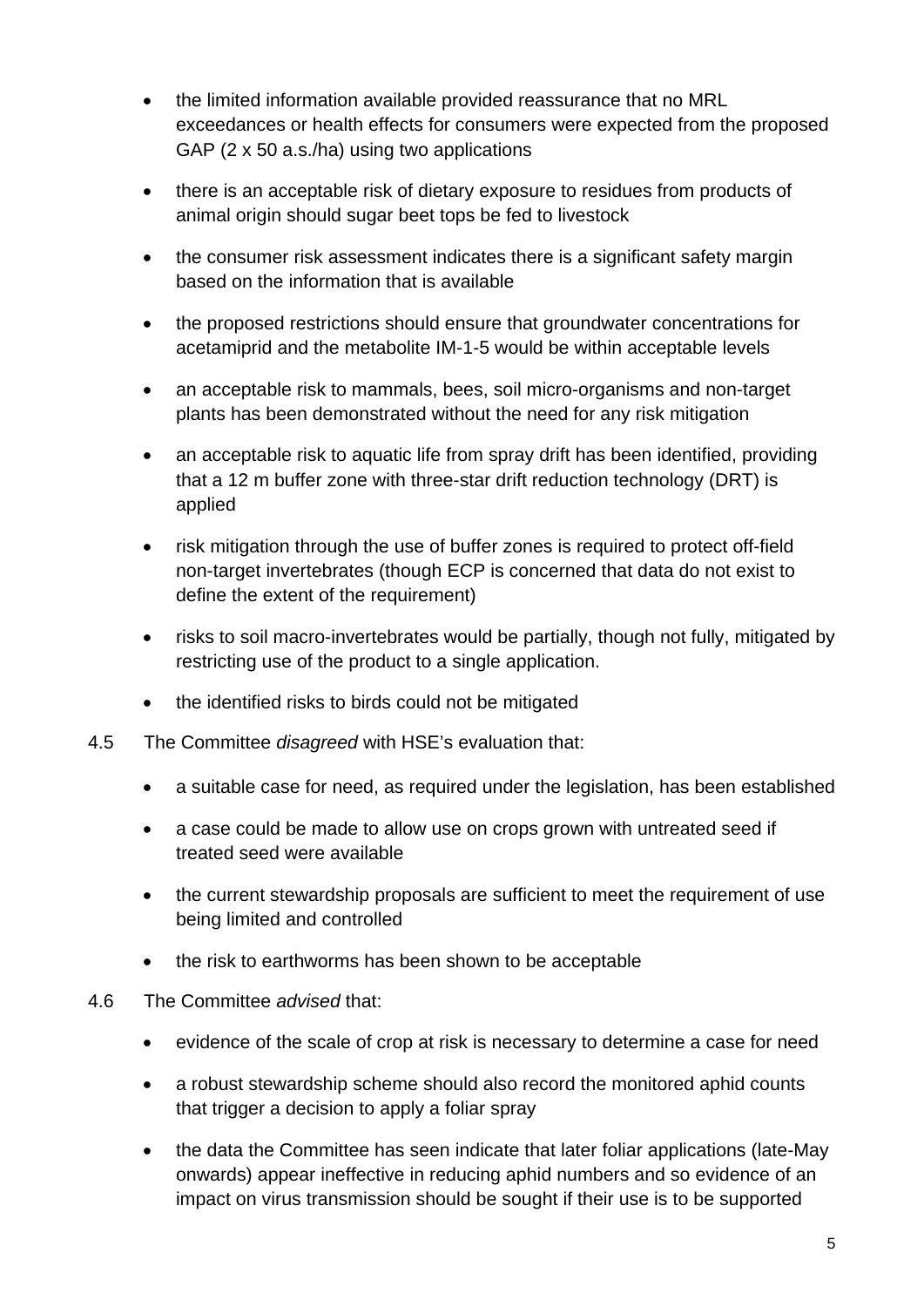industry should take account of the yield loss caused by the delay in crop sowing whilst awaiting the outcome of the predictive model that determines whether treated seed is needed when comparing new resistant varieties to those currently available

4.7 The Committee does not support this emergency application because no case for need has been established and there is evidence that the stewardship programme is failing to minimise pesticide use in line with Government policy on sustainable pesticide use.

# **Agenda item 5: Emergency Authorisation: 'Asulox' for control of bracken [ECP 4 – 4-2 (42/2021)]**

5.1 The Government has received a further application for an emergency authorisation for the use of 'Asulox' (contains asulam) for use as a herbicide for the control of the bracken (*Pteridium aquilinum*). This is the ninth time an emergency authorisation has been sought for this use. This application seeks authorisation for ground and aerial application use and is identical to that considered previously by the Committee. HSE confirmed that they were not aware of any new information to alter their previous view on whether/how the product should be used.

5.2 Members were asked to advise whether ECP is aware of any new information that may impact their previous advice, or do they have any comments or views for HSE to consider ahead of the continued imposition of the restrictions determined in 2020.

5.3 The Committee *noted* that:

- This was the ninth consecutive emergency application for this product and use under Article 53 of Regulation 1107/2009.
- The applicants had continued the multi-year field trials but had not supplied any new data from them; the available evidence shows that amidosulfuron efficacy is similar to that of asulam.
- There were no data submitted to substantiate the contention that certain plants of conservation interest were susceptible to damage from amidosulfuron treatment and thus no case to justify substitution of an authorised product with Asulox.
- There were no data to verify adherence to the statutory one month livestock withholding period following application.
- There remains a dearth of information that the previous eight years of derogations had delivered satisfactory control of bracken.
- 5.4 The Committee *agreed* with HSE's evaluation that:
	- There is a need to control bracken and that there is no other active ingredient authorised for aerial application.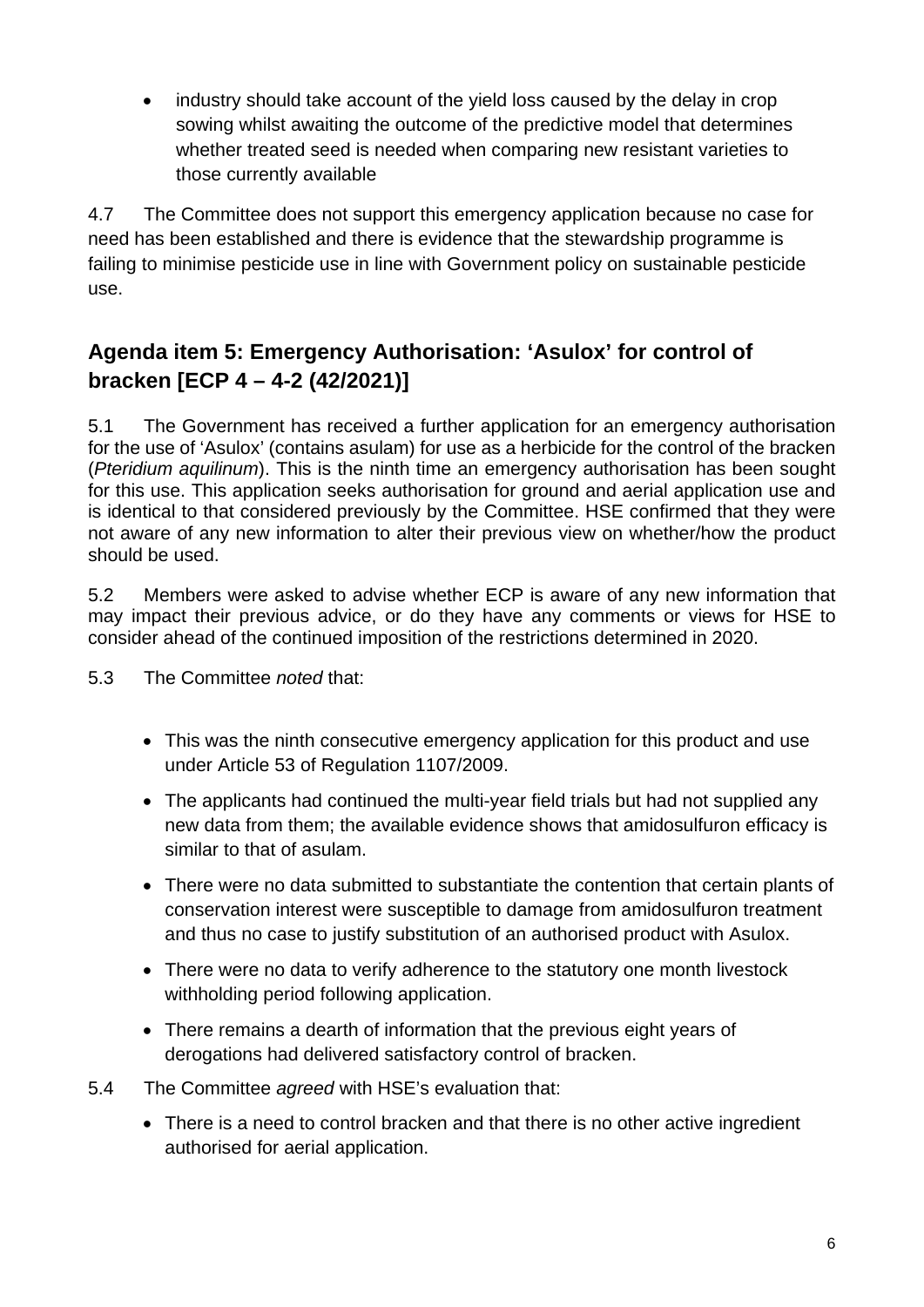- Consumer health is sufficiently protected through the statutory requirement to prevent animal grazing on treated areas within one month of application, and that a data requirement to determine a permitted Maximum Residue Level remains outstanding.
- Acceptable risks for operator, worker and bystander/resident exposures had been demonstrated.
- The acute risk to birds and mammals, acute and long-term risks to bees, non-target arthropods, soil organisms and processes are all acceptable from the proposed use.
- There is an unacceptable and high reproductive/long-term risk to birds and mammals from the proposed use of 'Asulox' to control bracken. It is not possible to mitigate against these risks.
- A 5m habitat protection zone is required to protect aquatic life from vehicle mounted applications, whilst a 90m habitat protection zone with low drift nozzles is required to protect aquatic life from aerial applications.
- There is a high risk to non-target terrestrial plants that can be mitigated using 3<sup>\*</sup> Drift Reduction Technology.

5.5 The Committee *disagreed* with HSE's recommendation that ground-based uses of Asulox be supported, rather than use the authorised product, because of the absence of supporting data.

- 5.6 The Committee *advised* that:
	- The regulations under which this application is made were not intended for indefinite use and a sustainable resolution is now urgently needed.
	- There was no submitted evidence to substantiate the claim that land-based uses of the authorised amidosulfuron treatment for bracken control were any more, or less, deleterious to non-target species than asulam and therefore no justification to allow land-based uses of asulam.
	- HSE should require evidence of adherence to the proposed grazing restriction within the agreed stewardship protocol.
	- The lack of evidence that the repeated annual use of asulam results in bracken control in the field weakens the case for need and data demonstrating this should be included in any future applications.

5.7 The Committee is content to support an emergency authorisation under Article 53 of Regulation 1107/2009 for the aerial application of Asulox to control bracken subject to the above advice and the conditions proposed by HSE. The Committee does not support the proposed land-based uses.

## **Agenda item 6: Emergency Authorisation: 'Acelepryn' on Amenity grassland [ECP 5 – 5-3 (42/2021)]**

6.1 The Government has received two applications for emergency authorisation under Article 53 of Regulation 1107/2009 for the use of 'Acelepryn' (200 g/l chlorantraniliprole) intended for control of chafer grubs and leatherjackets on established amenity grassland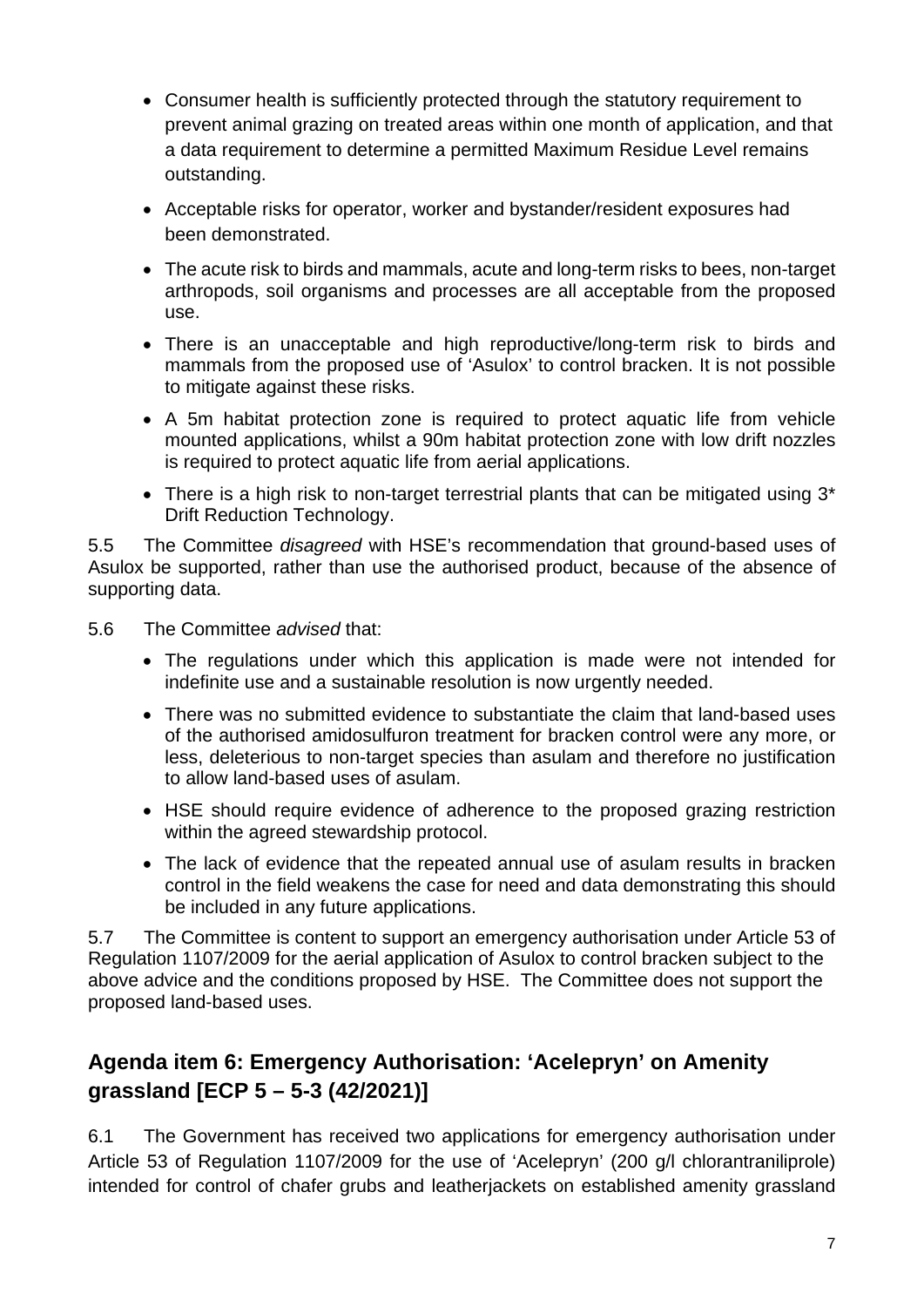(limited to airfields, golf courses greens, tees and fairways, and horse racing courses and gallops) and selected international sporting venues.

6.2 The Committee was requested to advise whether it is aware of any new information that may impact on their consideration of this application, or whether the ECP advice of 2020 is unchanged.

- 6.3 The Committee *noted* that:
	- This was the fourth consecutive emergency application for this product under Article 53 of Regulation 1107/2009.
	- The estimated treated area will be 1,000 ha with an application period of April to July for control of chafer grubs and August to October for control of leatherjackets.
	- Acceptable risks to aquatic invertebrates, sediment-dwelling organisms via drainflow and soil macro-organisms have not been demonstrated.
	- Although the applicants intended to determine when and where to apply the insecticide by monitoring adults of both leatherjackets and chafer grubs these data were not recorded on the stewardship form.
	- Despite the Committee providing feedback on previous applications, errors persist in the statements of the biology of the pest species. In particular, the mating and oviposition behaviours of *Tipula paludosa* result in most eggs being laid near (within a few metres) the female pupation site.
	- The dynamics of *Tipula paludosa* populations are such that if a damage site has been successfully identified and treated, numbers will take at least two years to recover to damaging levels following recolonisation.
	- The evaluation of alternative control measures has not changed since the first application for this product and is out of date. There are a number of biopesticides, for both leatherjacket and chafer grub control, on the market.
	- The argument presented by HSE that the classification of golf courses as amenity turf precluded a dietary risk assessment arising from sheep grazing on some courses was unacceptable to ECP because it gave more weight to internal guidelines than human health.
	- A theoretical dietary risk assessment could be carried out to indicate the possible risk arising from this sheep grazing. In the absence of this, there was a need to apply the precautionary principle.
	- The historical use of Acelepryn across all amenity areas was substantially less than the maximum volume requested by the applicants.
	- There was no evidence presented to indicate that potential international event sites were any more at risk than the rest of the industries and so no case for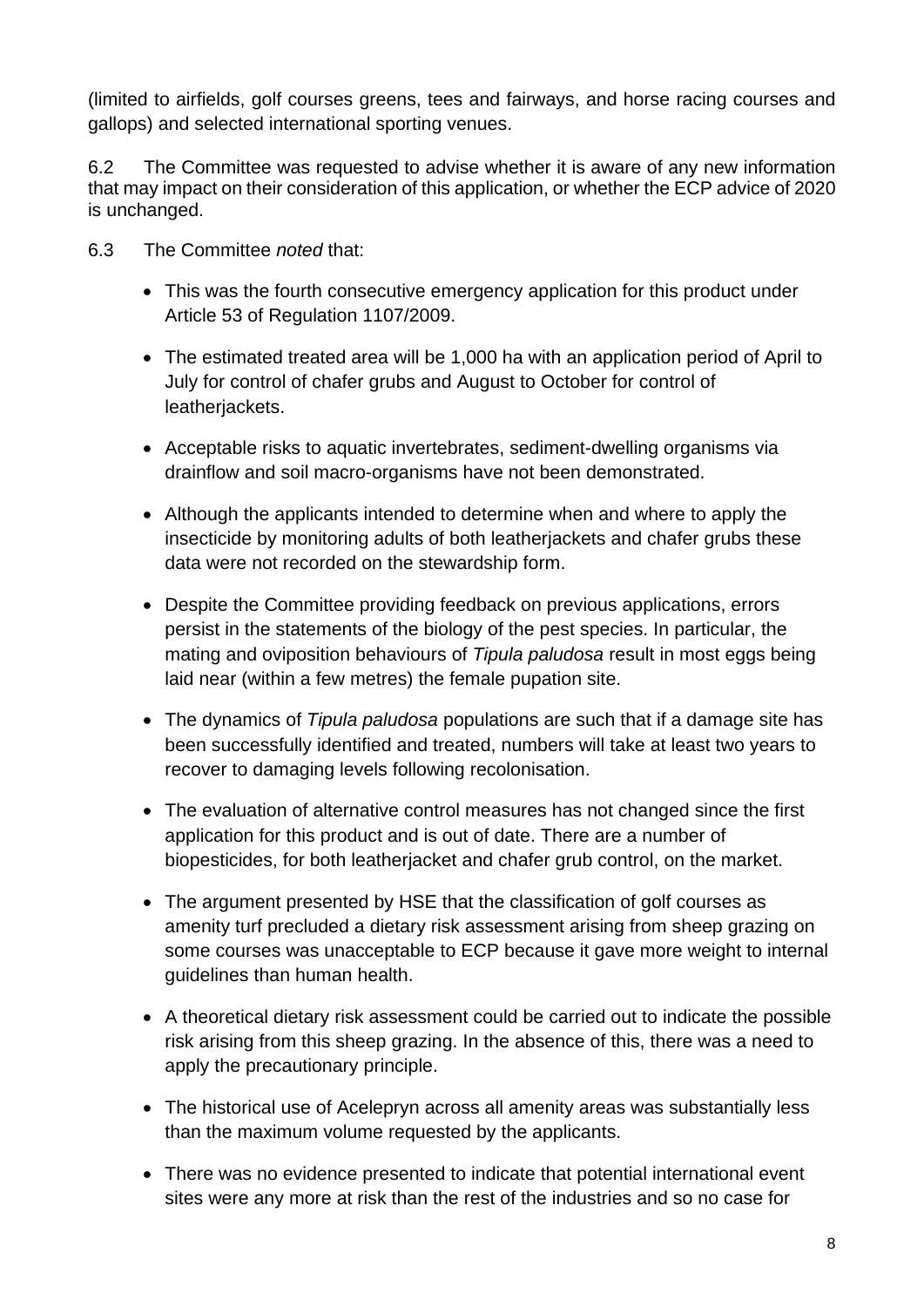treating them differently. The ECP also noted that the listed event locations were the same as the 2020 application and may no longer be current.

- Risks to human safety that are implicit in the cases for use on airfields, racecourses and gallops do not apply to golf courses where the argument for authorisation is financial. The Committee has yet to see any quantified evidence of actual losses arising from these pests.
- The preferred exit strategy for the applicant remains a full authorisation but issues preventing progress since 2019 remain unresolved.
- The proposed area restrictions for golf courses were unclear.
- No evidence was presented to support the applicant's argument that control of these pests would result in improved mental health.

6.4 The Committee *agreed* (subject to the provisos in the footnotes) with HSE's evaluation that:

- Non-dietary risks to human health did not require the adoption of mitigation measures (such as the wearing of Personal Protective Equipment).
- It was necessary to mitigate risks associated with use on golf courses by imposing a condition of use that the product could only be used on greens, tees and fairways, and the maximum fairway area permitted to be treated on any course is 10% of the total area. 1
- It was necessary to mitigate wider environmental risks by imposing a number of measures. These included: a 5m aquatic buffer zone; an untreated habitat protection zone of 5m to non-crop land<sup>2</sup> to protect non-target insects/arthropods; and requirements to avoid applications when bees are foraging and when flowering weeds are present to manage the risk to bees.
- The assessment did not identify unacceptable risks with extending the period of sale.

6.5 The Committee *disagreed* with HSE that the stewardship programme provided evidence that use is limited and controlled.

- 6.6 The Committee *advised* that:
	- Recording monitoring counts should be a requirement of the stewardship scheme.
	- Adverse environmental risks arising from the use of Acelepryn can be further mitigated by prohibiting application for leatherjacket control to the same area in

 $1$  That the maximum area of any golf course comprising any combination of greens, tees and fairways, that can be treated is 10%

 $^2$  ECP interprets this phrasing to mean a 5m untreated habitat protection zone to any adiacent or unmanaged (e.g. rough) areas.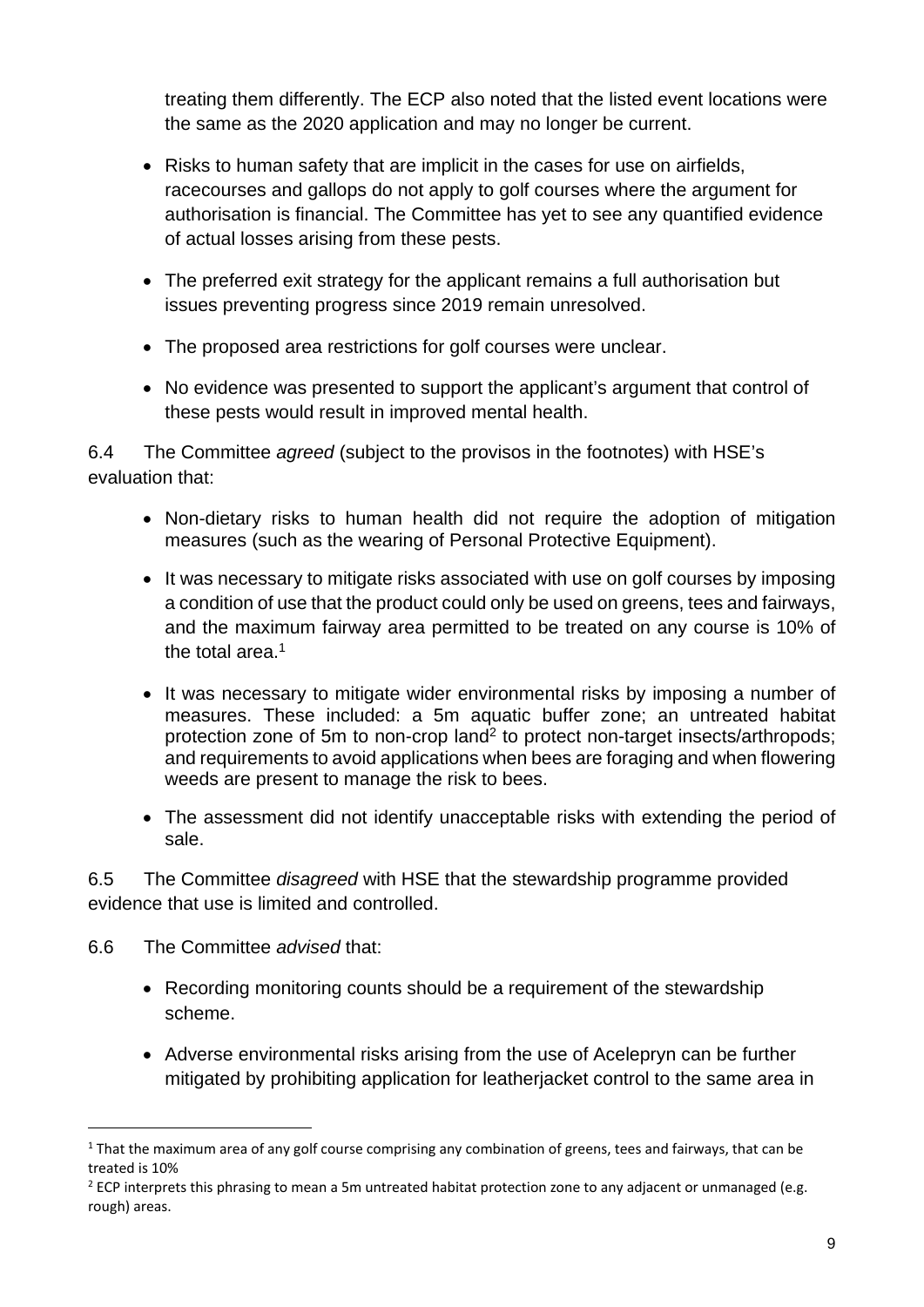successive years. It also follows from this that users need to keep a record of treated locations.

- ECP expects to see a critical evaluation of alternative control methods in any future application for this product and use.
- Livestock should not be permitted to graze any amenity area treated with Acelepryn.
- The maximum permitted volume to be available on the market should more closely align with historic demand.
- The applicant provided no justification to support extending use to the listed international events beyond that available to other businesses.

6.7 The Committee is content to support the two emergency authorisations under Article 53 of Regulation 1107/2009 subject to the above advice. ECP also asks HSE to ensure that any further such applications for this product and uses are accompanied by a revised, and evidence-based case, and that the issue of the exit strategy is addressed.

# **Agenda item 7: Pesticide Usage Survey Review [ECP 6 – 6-1 (42/2021)]**

7.1 HSE presented a paper to the Committee on a review of the Pesticide Usage Survey (PUS) programme. Views from a number of organisations involved in processing the review to the current stage have identified a number of potential changes that could be made in the short-term and longer-term to improve the programme.

- 7.2 Members noted:
	- That improving the granularity and timeliness of the results could assist activities such as environmental monitoring and research into the impacts of pesticide usage.
	- Whilst it is mandatory for pesticide users to maintain application records, it is not mandatory for them to participate in the survey. The Committee considered that some potential participants do not engage with the survey because they do not identify any benefits to themselves (e.g. amenity users).
	- The current format of some of the questions can be ambiguous, this needs to be looked at as part of the review.
	- Members commented that it was important to ensure that commercial confidence was not stopping important and useful information being used as part of the reporting. HSE informed members that data gathered as part of the PUS cannot be reported in a way that could identify any individual farm/holding due to data protection issues.
	- That to remain relevant the PUS would need to develop data formats that were directly accessible to current and potential users, and facilitated interfacing with other databases.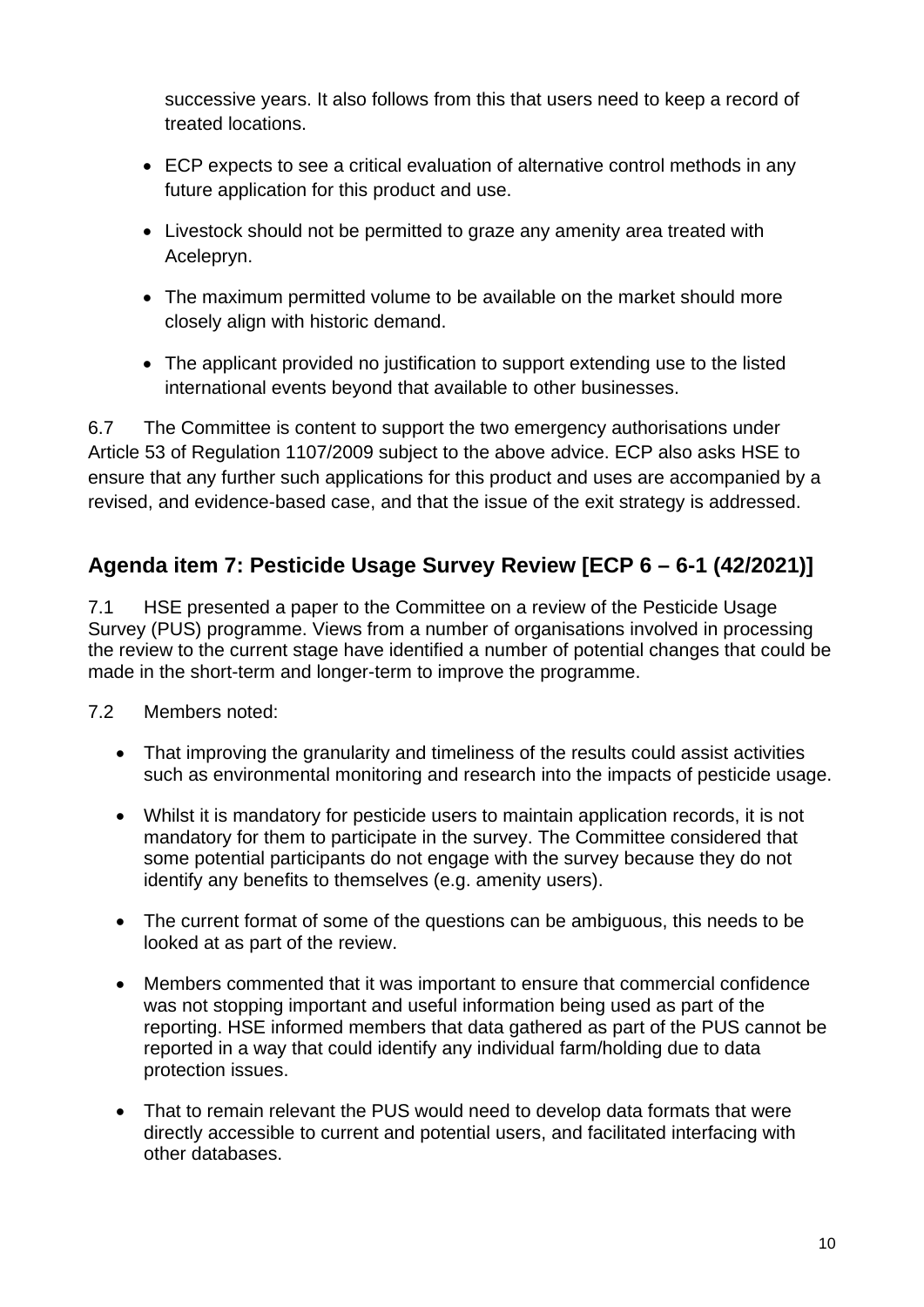• An alternative approach to gathering data on pesticide use had been outlined in the ECP submission under the National Action Plan consultation.

## **Agenda item 8: New Technologies Strategy: Update [ECP 7 – 7-1 (42/2021)]**

8.1 HSE presented a paper on the development of a strategic approach to consider if/how the pesticides regulatory regime should interact with new technological developments in order to not impede/encourage the uptake of approaches that can improve pesticide application practice. The work to develop this approach is still at a relatively early stage, initially looking at: mechanical and robotic technologies; remote sensing; chemical and biological and real time data.

- 8.2 Members noted:
	- New technology encompasses a very broad range and there would be a challenge for Government to keep abreast of all relevant developments. It was not apparent that views had yet been sought from national and international universities or research institutes which would help develop understanding of developments here some of which are close to wider commercialisation.
	- It was important to identify potential unintended consequences of the legislation and remove any regulatory barriers that may prevent known and unknown new technologies to be used if innovation is to be facilitated.

## **Agenda item 9: Groundwater Assessment of Plant Protection Products [ECP 8 (42/2021)]**

9.1 HSE informed the Committee of two recent pesticide product applications where applicants have proposed the use of the Threshold of Toxicological Concern (TCC) CCIII value for two groundwater metabolites at step 5 (refined risk assessment) of the relevant assessment. The applicant is proposing this approach as they have no other suitable data, without undertaking animal testing with *in vivo* vertebrate studies, to derive metabolitespecific acceptable daily intakes (ADIs). It was reported that the relevant guidance has not been updated to take account of technical and scientific progress in the decision-making process. It was also noted that whilst this guidance had not been applied to groundwater assessments when the UK was participating in the harmonised EU regime, it does not preclude the approach. Nevertheless, the TTC approach, in its current form (EFSA, 2019) has become a widely accepted regulatory tool.

9.2 HSE asked for Members advice on whether the balance of arguments provided in the paper were sufficient to support the use of the TTC CCIII in step 5 of the groundwater relevance assessment of these two products and if the approach is applicable, more generally, to similar scenarios.

- 9.3 Members noted:
	- The TTC approach is a long-standing and already widely used approach (for example in food risk assessments) and has been reviewed extensively by EFSA. It allows the risk assessment to be carried out in a quantitative way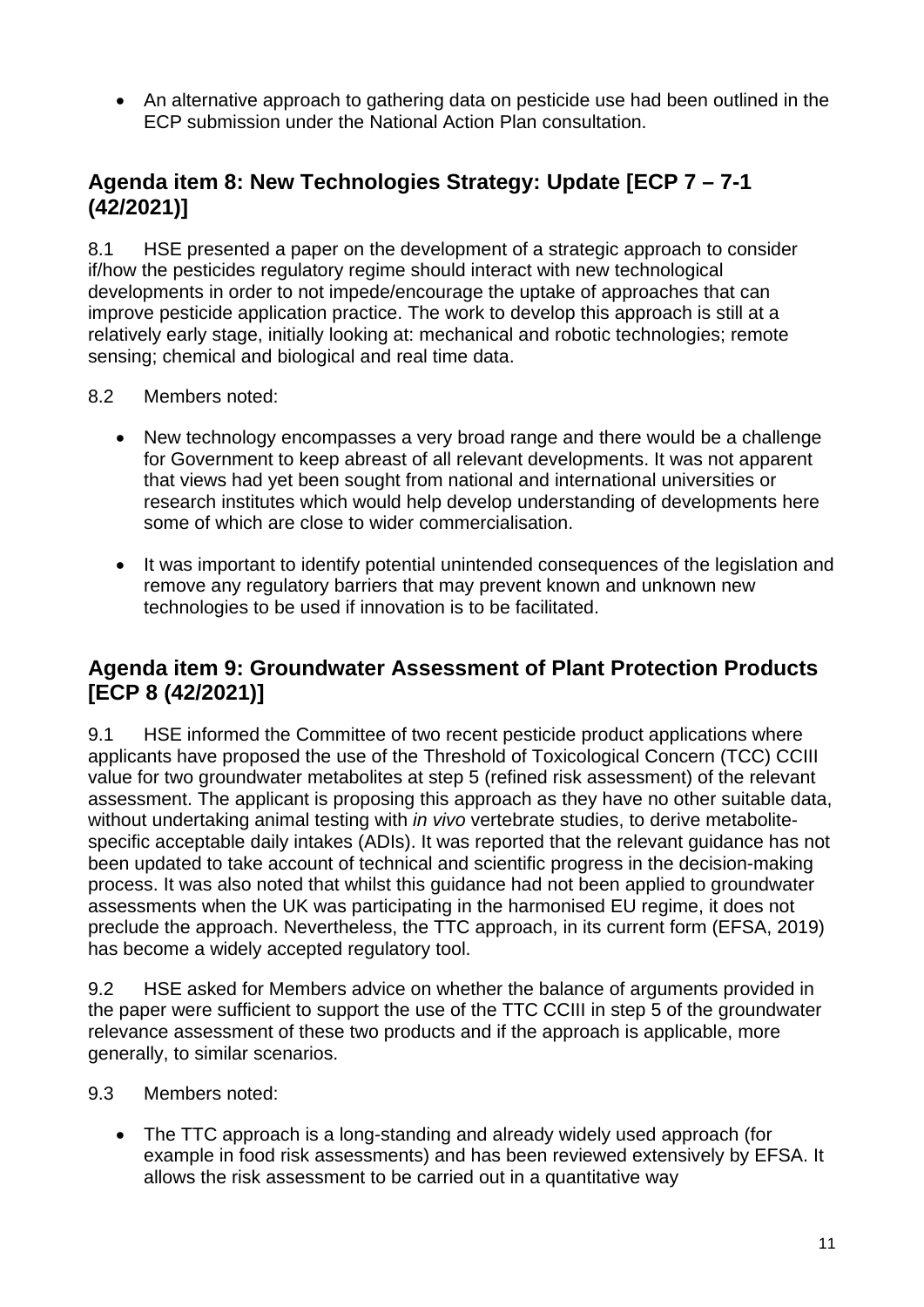- The approach allows the risk assessment to take place without additional animal testing.
- This approach proposed was inherently conservative and would only be undertaken once all previous steps (1-4) had been passed. These steps would identify issues such as potential genotoxicity, etc.

9.4 ECP advised that it agreed with the use of the TTC CCIII value for the two groundwater metabolites in this case. The Committee further advised that the decision on whether this approach should be applied more widely was a policy decision for Government to make.

# **Agenda item 10: HSE Updates**

#### **10.1 Official Controls: update on review**

10.1.1 The Official Controls Regulation (EU) 2017/625 brought together legislation on official controls and other official activities performed to ensure the application of: food and feed law; rules on animal health and welfare; and plant health and plant protection products. The Regulation applied from December 2019 (except for provisions on pesticide residues monitoring which change in December 2022) and is part of the suite of retained EU legislation applicable following the UKs departure from the EU (the Official Controls (Plant Protection Products) Regulations 2020 (SI 2020/552)).

10.1.2 Defra is leading a project with devolved administrations in Wales and Scotland and HSE on implementing the requirements. The first stage is a requirement for certain operators to register by a legislative deadline later this year and work is ongoing to implement this. HSE, as one of the responsible enforcement bodies, has also recruited specific pesticide enforcement officers to enforce the controls in line with the approach being agreed by Departments and HSE's Enforcement Management Model and Enforcement Policy Statement.

#### **10.2 Outcome of habitat protection/buffer zone and UK-specific restrictions reviews**

10.2.1 HSE reported that the UK pesticides regulatory system currently approaches aquatic risk mitigation through a combination of use of drift reducing technological controls and use of buffer zones. Over time new aspects have been added to the arrangements and different schemes developed, largely to help facilitate product availability - but these have resulted in the arrangements becoming increasingly complex for advisors and users. HSE sought views from key external stakeholders to identify options for rationalising the arrangements. The exercise identified a preference for a single scheme that could adapt to take account of technological developments. HSE has continued to work on a project to develop a 'toolbox' approach for mitigation measures that will take account of nozzle rating, buffer size and application rate in the first instance. This work is also considering the implications/limitations of current drift curve data and whether further information is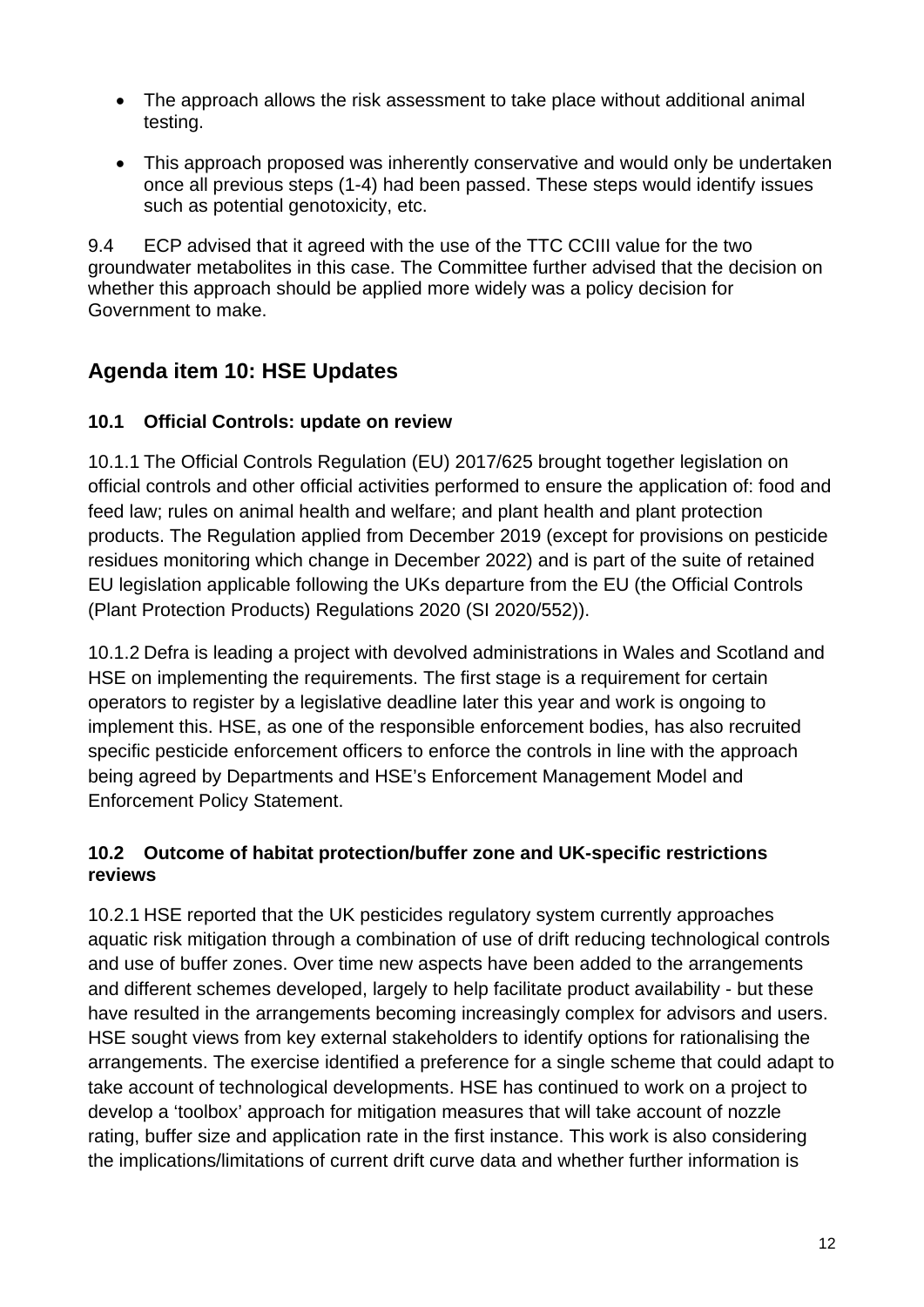required here to support development of the proposed toolbox. Input from nominated ECP members will be sought in considering these developments.

10.2.2 A separate piece of work has been considering whether non-target arthropod buffer zones should be increased in size. It was noted that concerns had been raised that an intended consequence of the adoption of the new form of mitigation might be the removal of existing grassland field margins. HSE has had advice from Natural England on this issue and will be taking a paper to the Pesticides Delivery Board for consideration.

# **Agenda item 11: Update from other government departments**

## **11.1 Defra**

11.1.1 Defra will be undertaking a project to review the way independent scientific advice (ISA) is procured to ensure that the process is sustainable and will ensure Government has access to advice in the long term. Defra will work with HSE and the Devolved Administrations to establish what is needed from ISA, what options are available and how it can be implemented. The scope of the ECP will be considered, what is required of the Committee and its capability and capacity. Defra will ensure that the Committee are kept informed of progress and confirmed that Members' will be consulted for their views and advice.

## **11.2 Scottish Government**

11.2.1 The Scottish Government drew the Committee's attention to two reports: firstly: from the Scottish Plant Health Centre of Expertise on the potential impacts arising from pesticide withdrawals to Scotland's plant health; and secondly, on the economic Impact of pesticide withdrawals to Scotland. This work was funded by the Scottish Government. [https://www.planthealthcentre.scot/publications](https://eur03.safelinks.protection.outlook.com/?url=https%3A%2F%2Fwww.planthealthcentre.scot%2Fpublications&data=04%7C01%7C%7C9f79e68603644530b97208d8e315f743%7C6b5953be6b1d4980b26b56ed8b0bf3dc%7C0%7C0%7C637509030780338079%7CUnknown%7CTWFpbGZsb3d8eyJWIjoiMC4wLjAwMDAiLCJQIjoiV2luMzIiLCJBTiI6Ik1haWwiLCJXVCI6Mn0%3D%7C1000&sdata=giDm5plgyo86lFqIuz9Q2EiNTExUHH9oOw6ZBYZZgrg%3D&reserved=0)

11.2.2 To coincide with the first of these reports, the Scottish Government are setting up a Pesticide Stakeholder Group. The group is intended to provide a forum for Scottish Government Ministers, officials, industry representatives and other interested stakeholders to discuss matters related to plant protection products.

11.2.3 In late December, Mr Ben Macpherson took over as the Scottish Government Minister for Rural Affairs and the Natural Environment. His portfolio includes the regulation and use of pesticides. Mr Macpherson opened the recent Amenity Forum Scottish updating event. The Minister highlighted the need to maintain and develop amenity spaces but to do this in a safe and sustainable way. He highlighted that pesticides should be used as part of an integrated approach to pest, weed and disease management.

## **11.3 Welsh Government**

11.3.1 The Welsh Government have been focussing on the implementation of the Officials Control Regulations, working with the other administrations. Attention is now turning to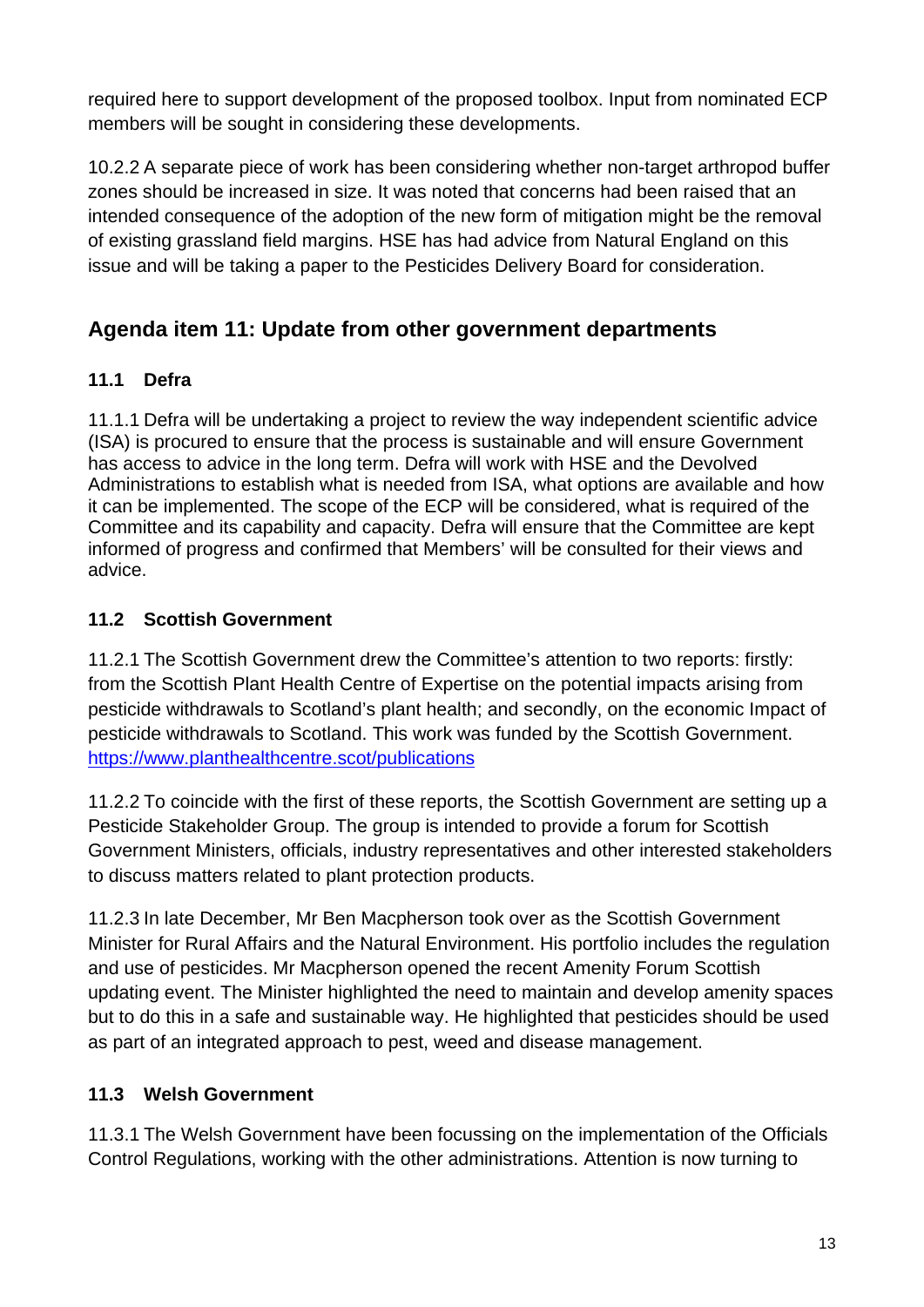assessing responses to the recent consultation on developing the National Action Plan for the Sustainable Use of Pesticides.

11.3.2 The Welsh Government has also funded Welsh Water to run a free and confidential pesticide disposal scheme across Wales as part of the PestSmart project. The scheme was targeted at farmers, land managers, growers, game keepers and foresters. By the end of 2020, 566 collections had been made by an appointed independent registered waste contractor recovering 17,600kg of pesticides. It was noted that 48% of the chemicals recovered did not hold approved/authorised status;100% of participants would recommend the scheme; and a third round of the scheme will be opened in April 2021.

## **11.4 Northern Irish (NI) Government**

11.4.1 It was reported that Northern Ireland Ministers had decided that 'Reglone' (contains diquat) should be made available for emergency use in Northern Ireland. 900 litres were supplied and no product was returned for disposal. The crop area treated under the Emergency Authorisation was stated as less than1200 hectares.

11.4.2 A decision on whether to restrict the use of metaldehyde in Northern Ireland for use in greenhouses only has yet to be made by the DAERA Minister.

11.4.3 The Water Catchment Partnership weed wiping project continued despite COVID-19 restrictions, under an agreed risk assessment. MCPA levels in water catchments through 2020 to October have improved, (with the exception of the Derg raw water inlet).

11.4.4 The Minister has received a number of correspondence cases related to the decision to grant the emergency authorisation for, 'Cruiser SB' (contains thiamethoxam) for English sugar beet farmers voicing concern for pollinators.

11.4.5 NI carrot producers are concerned at the loss of the product 'Vydate' (contains oxamyl) The product is still authorised for use in the Republic of Ireland (with the EU yet to conclude its risk assessment and reach a regulatory decision) and NI carrot growers consider that they are at a competitive disadvantage. They also claim that the risk assessment did not take account that NI growers use a significantly lower rate of product (about a ¼ of the rate allowed under the authorisation) which has proved effective and would have less impact on the environment.

## **11.5 Natural England**

11.5.1 Natural England is working with Defra on integrated pest management (IPM) options for environmental land management schemes. They are also represented on the steering group for NFU-led project, working with farmers to establish how to make IPM options attractive to growers.

11.5.2 The UK Centre of Ecology and Hydrology have recently completed a report for Natural England on proposals for terrestrial monitoring of pesticides. This will be published.